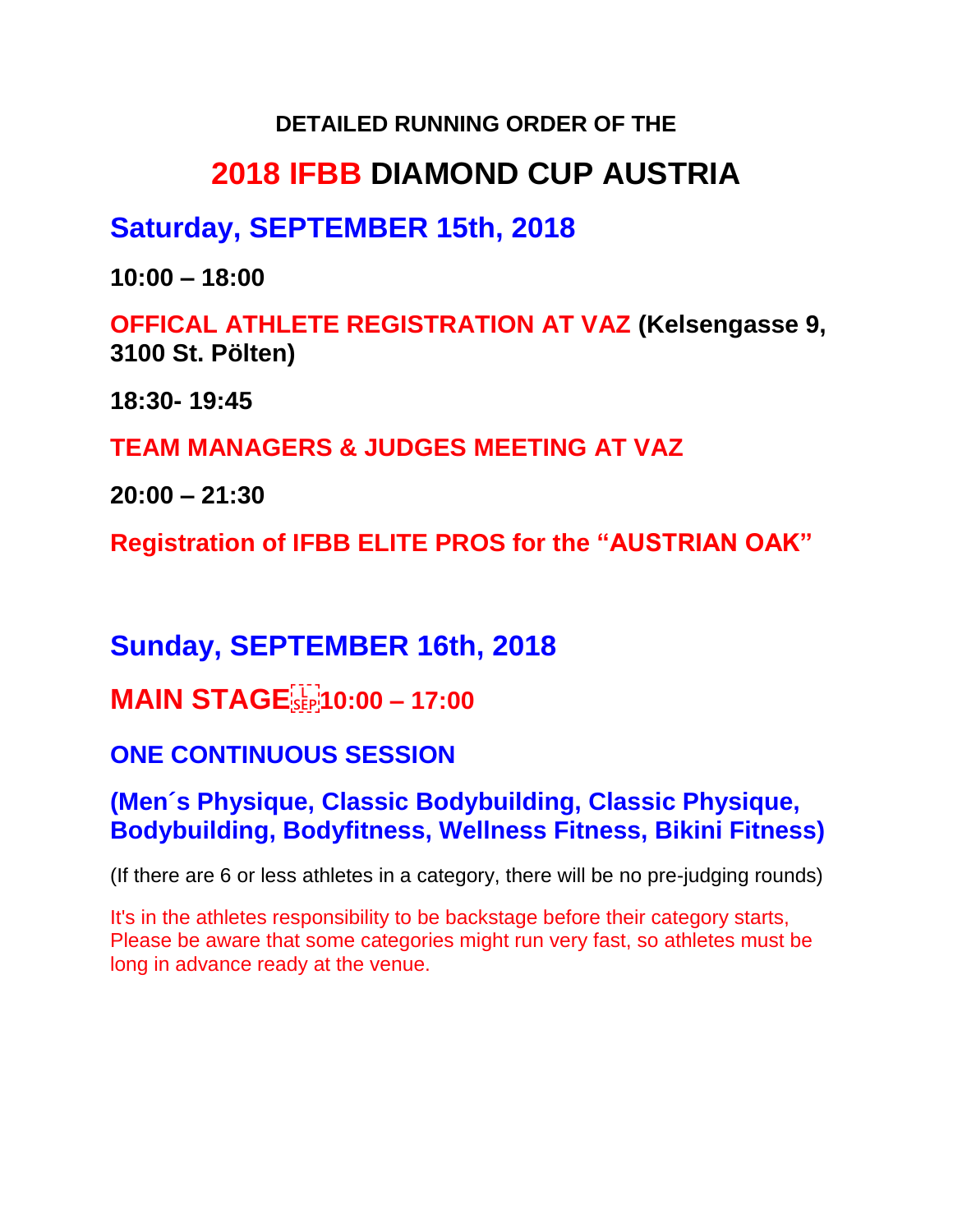### **ELIMINATION ROUNDS & SEMIFINALS**

- 1. Men´s Physique up to 176 cm Elimination Round (if >15) (4 Quarter Turns in groups of 3-5) > List of the Semifinalists backstage  $s_{\text{FP}}$
- 2. Men´s Physique over 176 cm Elimination Round (if >15) (4 Quarter Turns in groups of 3-5) > List of the Semifinalists backstage  $\frac{1}{2}$
- 3. Classic Bodybuilding open Elimination Round (if >15) (4 Compulsory Poses in groups of 3-5) > List of the Semifinalists backstage
- 4. Classic Physique open Elimination Round (if >15) (4 Compulsory Poses in groups of 3-5) > List of the Semifinalists backstage
- 5. Men´s Physique up to 176 cm Semifinals (4 Quarter Turns in groups of 5) > List of the Finalists backstage  ${}_{5}^{1}E_{p}^{1}$
- 6. Men´s Physique over 176 cm Semifinals (4 Quarter Turns in groups of 5)  $>$  List of the Finalists backstage  ${}_{SEP}^{1}$
- 7. Classic Bodybuilding open Semifinals (4 Compulsory Poses + Comparisons in 4 Quarter Turns and 7 Compulsory Poses) > List of the Finalists backstage
- 8. Classic Physique open Semifinals (4 Compulsory Poses + Comparisons in 4 Quarter Turns and 6 Compulsory Poses) > List of the Finalists backstage
- 9. Bodybuilding up to 90 kg, Elimination Round (if >15) (4 Compulsory Poses in groups of 5) > List of the Semifinalists backstage
- 10. Bodybuilding up to 100 kg, Elimination Round (if >15) (4 Compulsory Poses in groups of 5) > List of the Semifinalists backstage
- 11. Bodybuilding over 100 kg, Elimination Round (if >15) (4 Compulsory Poses in groups of 5) > List of the Semifinalists backstage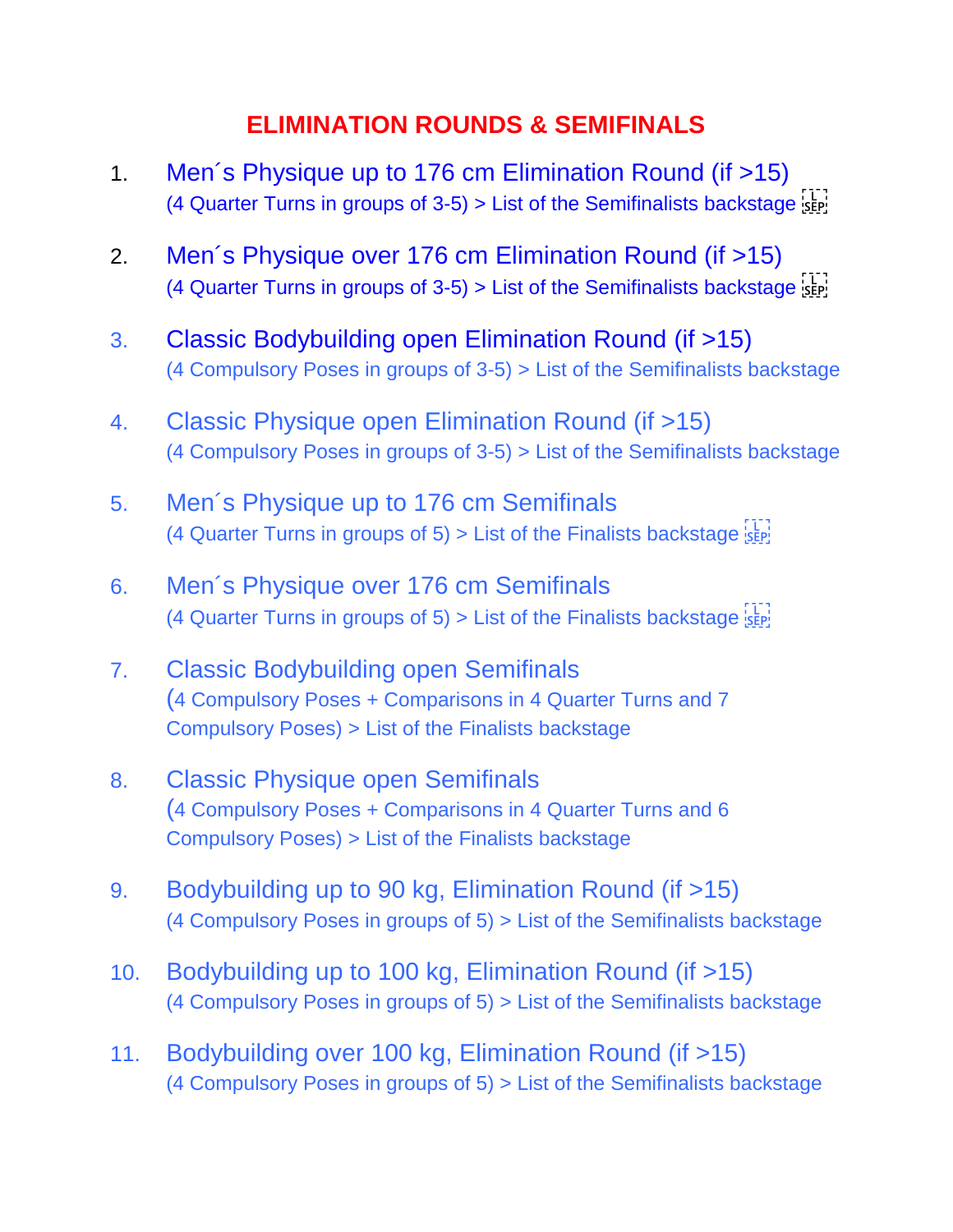- 12. Bodybuilding up to 90 kg, Semifinals (7 Compulsory Poses in groups of 5) > List of the Finalists backstage
- 13. Bodybuilding up to 100 kg, Semifinals (7 Compulsory Poses in groups of 5) > List of the Finalists backstage
- 14. Bodybuilding over 100 kg, Semifinals (7 Compulsory Poses in groups of 5) > List of the Finalists backstage
- 15. Bodyfitness open Elimination Round (if >15) (4 Quarter Turns in groups of 3-5) > List of the Semifinalists backstage  $s_{\text{RF}}$
- 16. Wellness Fitness open Elimination Round (if >15) (4 Quarter Turns in groups of 3-5) > List of the Semifinalists backstage  $\frac{1}{2}$
- 17. Bikini Fitness up to 164 cm Elimination Round (if >15) (4 Quarter Turns in groups of 3-5) > List of the Semifinalists backstage  $s_{\text{left}}$
- 18. Bikini Fitness up to 169 cm Elimination Round (if >15) (4 Quarter Turns in groups of 3-5) > List of the Semifinalists backstage
- 19. Bikini Fitness over 169 cm Elimination Round (if >15) (4 Quarter Turns in groups of 3-5) > List of the Semifinalists backstage
- 20. Bodyfitness open Semifinals (4 Quarter Turns in groups of 5 + Comparisons) > List of the Finalists backstage
- 21. Wellness Fitness open Semifinals (4 Quarter Turns in groups of 5 + Comparisons) > List of the Finalists backstage
- 22. Bikini Fitness up to 164 cm Semifinals (4 Quarter Turns in groups of 5 + Comparisons) > List of the Finalists backstage
- 23. Bikini Fitness up to 169 cm Semifinals (4 Quarter Turns in groups of 5 + Comparisons) > List of the Finalists backstage
- 24. Bikini Fitness over 169 cm Semifinals (4 Quarter Turns in groups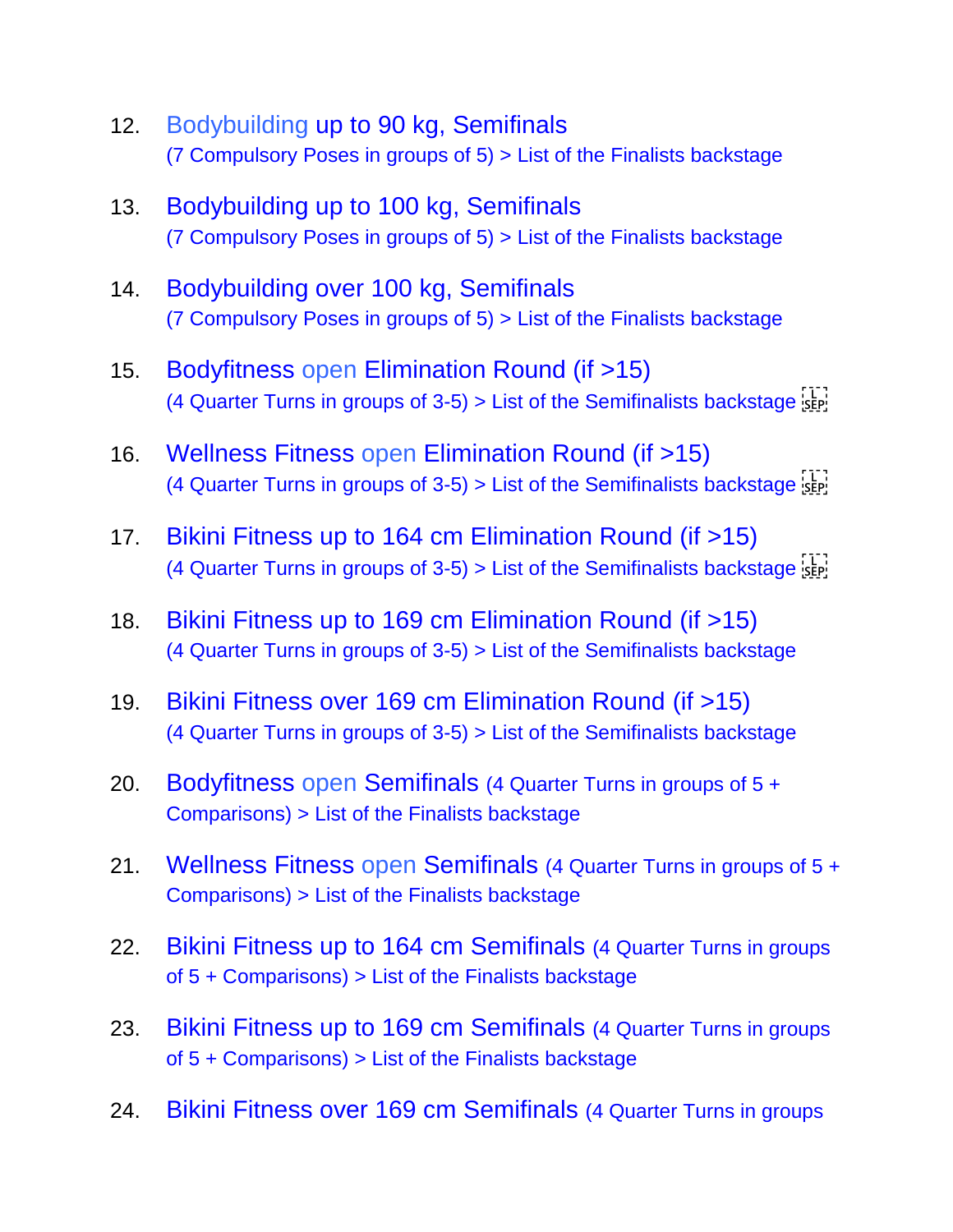of  $5 +$  Comparisons)  $>$  List of the Finalists backstage

#### **FINALS & VICTORY CEREMONIES & OVERALLS**

- 25. Men's Physique up to 176 cm Finals (Individual Presentation and Quarter turns x 2)
- 26. Men's Physique over 176 cm Finals (Individual Presentation and Quarter turns x 2)
- 27. Classic Bodybuilding open (Quarter turns, 7 Compulsory Poses x 2, Posedown)
- 28. Classic Bodybuilding open (1 min. Free Posing Routine)
- 29. Classic Physique open (Quarter turns, 6 Compulsory Poses x 2, Posedown)
- 30. Classic Physique open (1 min. Free Posing Routine)
- 31. Bodybuilding up to 90 kg (7 Compulsory Poses x 2, Posedown)
- 32. Bodybuilding up to 90 kg (1 min. Free Posing Routine)
- 33. Bodybuilding up to 100 kg (7 Compulsory Poses x 2, Posedown)
- 34. Bodybuilding up to 100 kg (1 min. Free Posing Routine)
- 35. Bodybuilding over 100 kg (7 Compulsory Poses x 2, Posedown)
- 36. Bodybuilding over 100 kg (1 min. Free Posing Routine)
- 37. Bodyfitness open (I-Walking and Quarter turns x 2)
- 38. Wellness Fitness open (I-Walking and Quarter turns x 2)
- 39. Bikini Fitness up to 164 cm (I-Walking and Quarter turns x 2)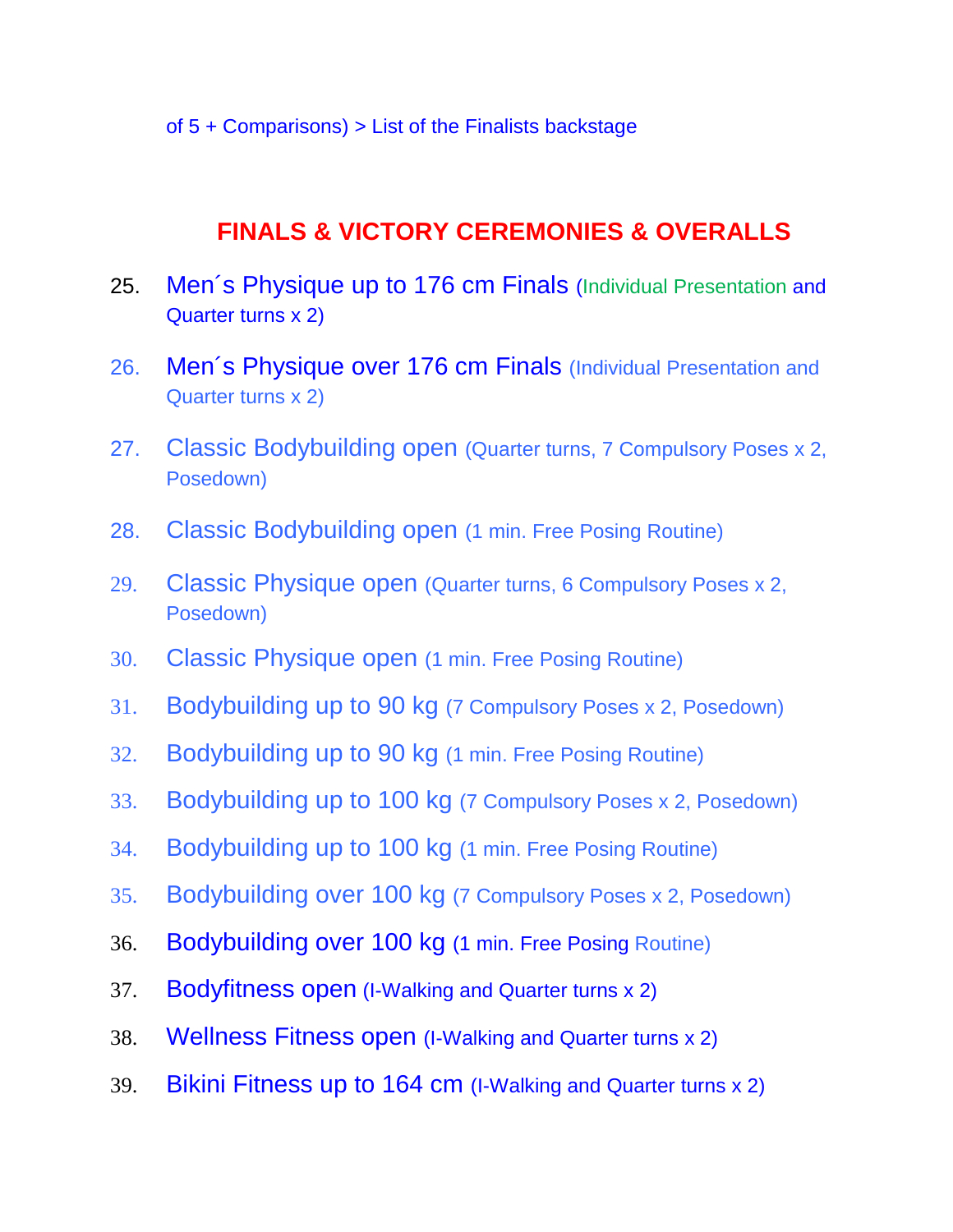- 40. Bikini Fitness up to 169 cm (I-Walking and Quarter turns x 2)
- 41. Bikini Fitness over 169 cm (I-Walking and Quarter turns x 2)

## Victory Ceremonies: Men

- 42. Men´s Physique up to 176 cm
- 43. Men´s Physique over 176 cm
- 44. Classic Bodybuilding open
- 45. Classic Physique open
- 46. Bodybuilding up to 90 kg
- 47. Bodybuilding up to 100 kg
- 48. Bodybuilding over 100 kg

## Victory Ceremonies: Women

- 49. Bodyfitness open
- 50. Wellness Fitness open
- 51. Bikini Fitness up to 164 cm
- 52. Bikini Fitness up to 169 cm
- 53. Bikini Fitness over 169 cm

## **OVERALLS**

- 54. Men's Physique + Awarding Ceremony
- 55. Bikini Fitness + Awarding Ceremony
- 56. Bodybuilding + Awarding Ceremony